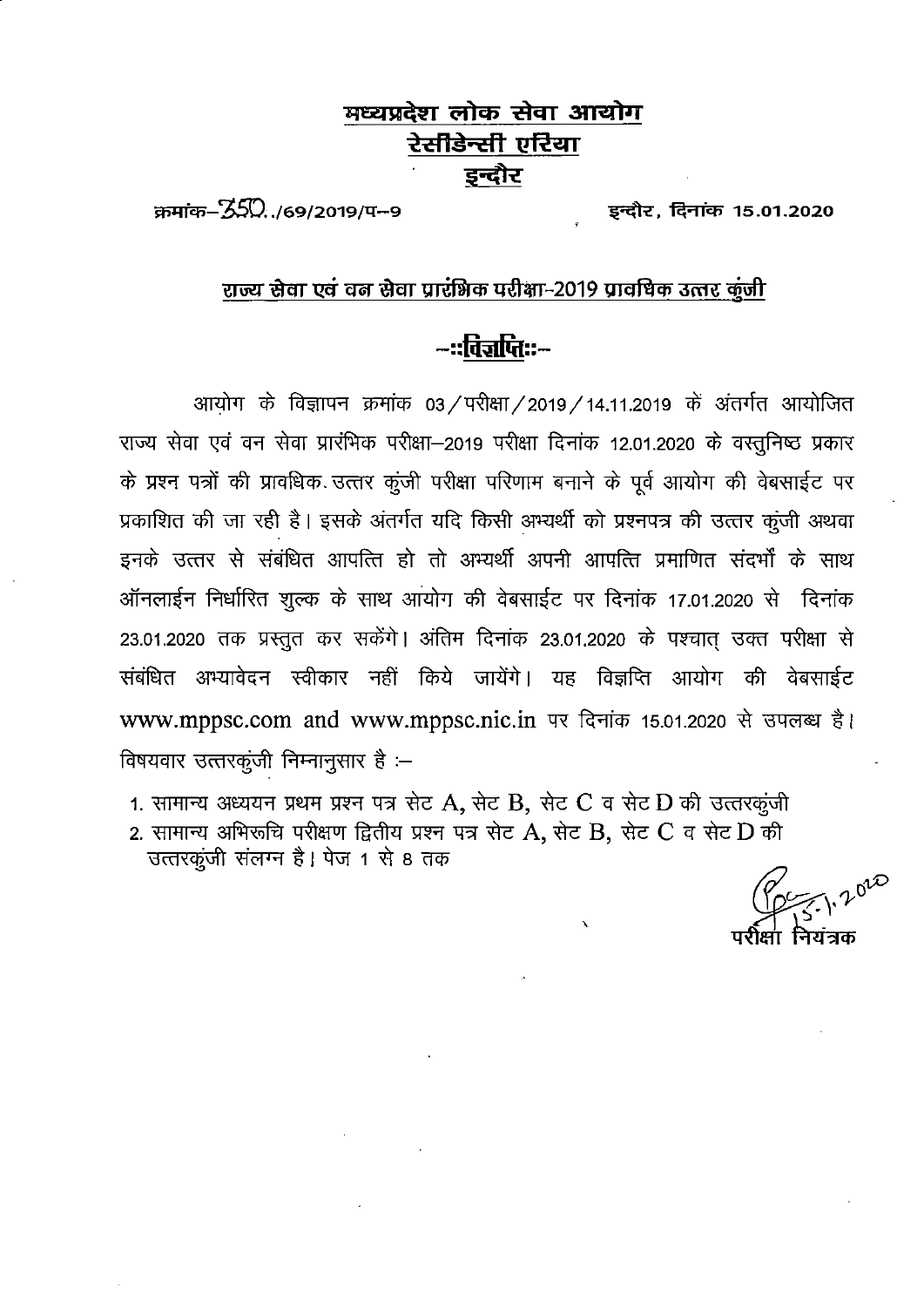### मध्यप्रदेश लोक सेवा आयोग,इंदौर प्रावधिक उत्तर कुंजी SET-A

विषय - सामान्य अध्ययन (प्रथम प्रश्नपत्र)

परीक्षा का नाम-राज्य सेवा एवं वन सेवा प्रारंभिक परीक्षा-2019

| प्रश्न क्रमांक          | उत्तर       | प्रश्न क्रमांक  | उत्तर                     | प्रश्न क्रमांक  | उत्तर        | प्रश्न क्रमांक  | उत्तर                   |
|-------------------------|-------------|-----------------|---------------------------|-----------------|--------------|-----------------|-------------------------|
| $\mathbf{1}$            | $\mathbf C$ | 26              | D                         | 51              | A            | 76              | A                       |
| $\overline{2}$          | D           | 27              | $\mathbf C$               | 52              | B            | 77              | B                       |
| $\overline{3}$          | C           | 28              | A                         | 53              | A            | 78              | B                       |
| $\overline{\mathbf{4}}$ | D           | 29              | D                         | $\overline{54}$ | $\mathbf C$  | 79              | $\overline{\mathbf{B}}$ |
| 5                       | $\mathbf C$ | 30              | A                         | 55              | $\mathbf{A}$ | 80              | $\mathbf C$             |
| 6                       | B           | 31              | D                         | 56              | A            | 81              | A                       |
| $\overline{7}$          | D           | 32              | A                         | 57              | $\mathbf C$  | 82              | B                       |
| 8                       | $\mathbf C$ | 33              | B                         | 58              | D            | 83              | A                       |
| $\overline{9}$          | A           | 34              | D                         | 59              | A            | 84              | D                       |
| 10                      | $\mathbf C$ | $\overline{35}$ | $\mathbf C$               | 60              | D            | 85              | A                       |
| 11                      | A           | 36              | $\, {\bf B}$              | 61              | $\mathbf C$  | 86              | D                       |
| 12                      | $\mathbf C$ | 37              | A                         | 62              | D            | 87              | B                       |
| 13                      | A           | 38              | A                         | 63              | $\mathsf{A}$ | 88              | D                       |
| 14                      | D           | 39              | A                         | 64              | D            | 89              | $\mathbf C$             |
| 15                      | $\mathbf C$ | 40              | A                         | 65              | D            | 90              | $\mathbf{A}$            |
| 16                      | B           | 41              | D                         | 66              | $\mathbf C$  | 91              | D                       |
| 17                      | $\mathbf C$ | 42              | $\mathbf C$               | 67              | A            | 92              | B                       |
| 18                      | D           | 43              | B                         | 68.             | B            | 93              | $\mathsf{A}$            |
| 19                      | $\mathbf C$ | 44              | A                         | 69              | D            | 94              | C.                      |
| 20                      | D           | 45              | $\boldsymbol{\mathsf{A}}$ | 70              | B            | $\overline{95}$ | $\mathsf{A}$            |
| 21                      | B           | 46              | D                         | 71              | $\mathbf C$  | 96              | B                       |
| 22                      | B.          | 47              | $\mathbf C$               | 72              | A            | 97              | D                       |
| 23                      | B.          | 48              | $\mathbf C$               | 73              | $\mathbf C$  | 98              | A                       |
| 24                      | D           | 49              | B                         | 74              | D            | 99              | A                       |
| 25                      | $\mathbf C$ | 50              | A                         | 75              | B            | 100             | B                       |

As por record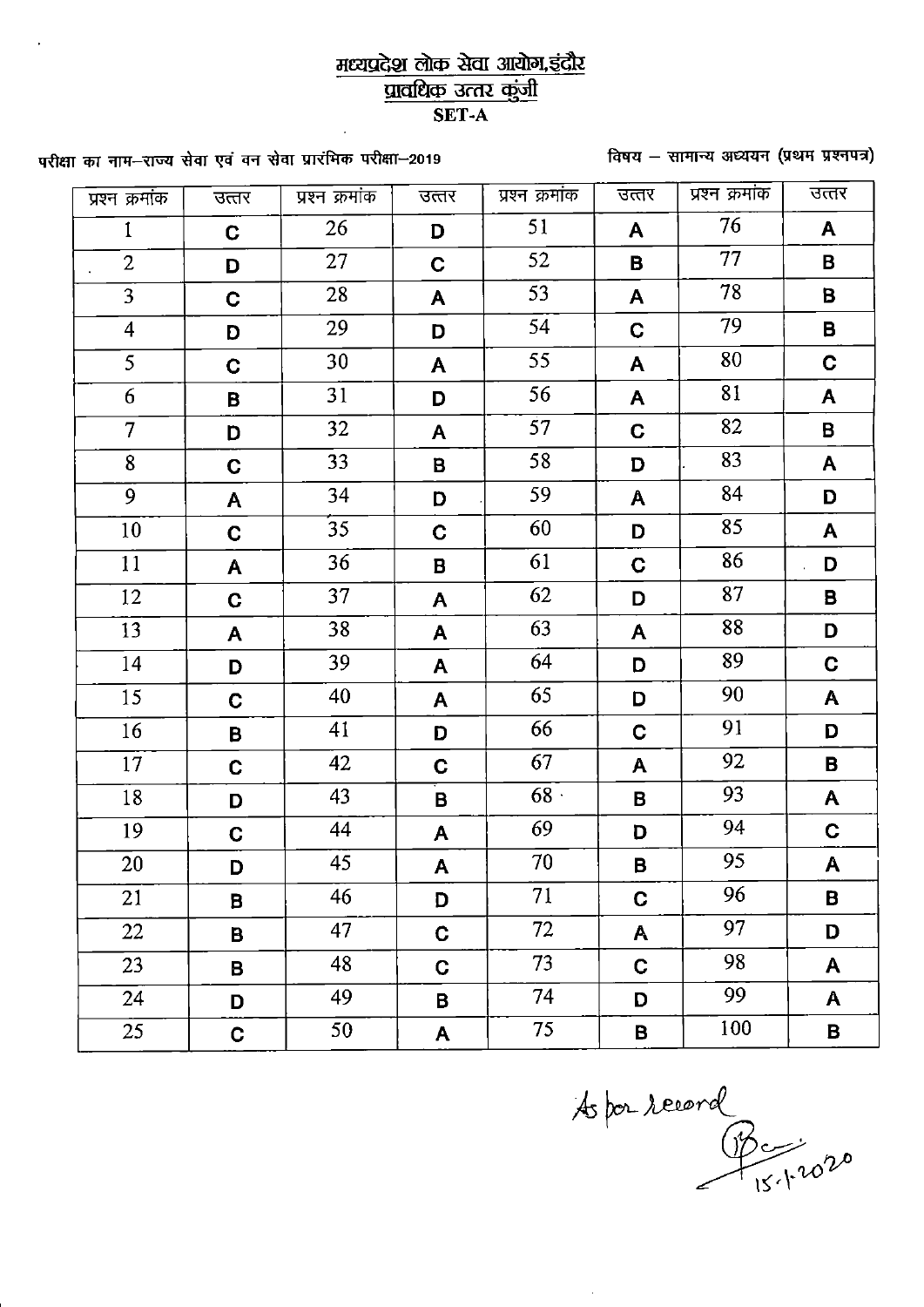## मध्यप्रदेश लोक सेवा आयोग, इंदौर प्रावधिक उत्तर कुंजी

#### $SET-(B)$

विषय - सामान्य अध्ययन (प्रथम प्रश्नपत्र)

परीक्षा का नाम-राज्य सेवा एवं वन सेवा प्रारंभिक परीक्षा–2019

÷,

| प्रश्न क्रमांक    | उत्तर        | प्रश्न क्रमांक  | उत्तर        | प्रश्न क्रमांक | उत्तर                     | प्रश्न क्रमांक | उत्तर              |
|-------------------|--------------|-----------------|--------------|----------------|---------------------------|----------------|--------------------|
| $\mathbf{1}$      | D            | 26              | B            | 51             | В                         | 76             | $\mathbf C$        |
| $\overline{2}$    | $\mathbf C$  | 27              | D            | 52             | A                         | 77             | A                  |
| $\overline{3}$    | C.           | 28              | A            | 53             | A                         | 78             | C                  |
| $\overline{4}$    | B            | 29              | A            | 54             | A                         | 79             | D                  |
| $\overline{5}$    | A            | 30              | B            | 55             | A                         | 80             | $\pmb{\mathsf{B}}$ |
| 6                 | A            | 31              | B            | 56             | D                         | 81             | D                  |
| $\overline{\tau}$ | $\mathbf{C}$ | 32              | D            | 57             | $\boldsymbol{\mathsf{A}}$ | 82             | B                  |
| 8                 | D            | 33              | $\mathbf C$  | 58             | B                         | 83             | A                  |
| $\overline{9}$    | A            | 34              | A.           | 59             | D                         | 84             | $\mathbf C$        |
| 10                | D            | 35 <sub>1</sub> | $\mathbf C$  | 60             | $\mathbf{C}_{\perp}$      | 85             | ${\bf A}$          |
| 11                | $\mathbf C$  | 36              | $\mathbf{B}$ | 61             | D                         | 86             | $\mathsf{A}$       |
| 12                | A            | 37              | $\mathbf C$  | 62             | $\mathbf C$               | 87             | $\mathbf C$        |
| 13                | B            | 38              | D            | 63             | В                         | 88             | A                  |
| 14                | D            | 39              | C            | 64             | A                         | 89             | D                  |
| 15                | B            | 40              | D            | 65             | A                         | 90             | $\mathbf C$        |
| 16                | $\mathsf{A}$ | 41              | D            | 66             | $\mathbf{C}$ .            | 91             | $\pmb{\mathsf{B}}$ |
| 17                | B            | 42              | $\mathbf C$  | 67             | D                         | 92             | B                  |
| 18                | B            | 43              | A            | 68             | A                         | 93             | B                  |
| 19                | B            | 44              | D            | 69             | D                         | 94             | D                  |
| 20                | C            | 45              | A            | 70             | D                         | 95             | C                  |
| 21                | D            | 46              | $\mathbf{C}$ | 71             | A                         | 96             | A                  |
| 22                | $\mathbf B$  | 47              | D            | 72             | B                         | 97             | B                  |
| 23                | D            | 48              | $\mathbf C$  | 73             | A                         | 98             | $\mathbf{A}$       |
| 24                | C            | 49              | D            | 74             | D                         | 99             | $\mathbf C$        |
| 25                | $\mathsf{A}$ | 50              | $\mathbf C$  | 75             | A                         | 100            | A                  |

Aspen record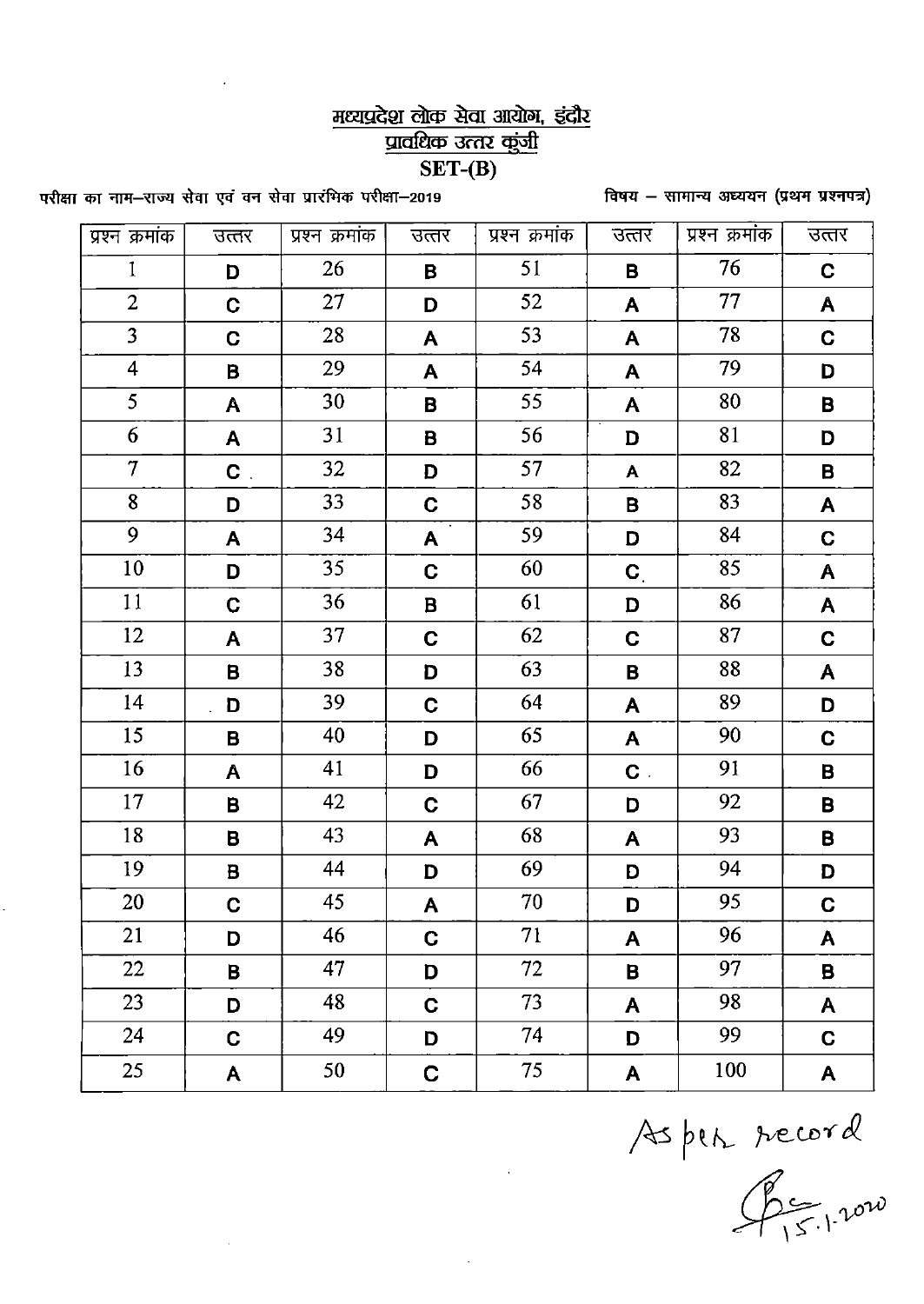# मध्यप्रदेश लोक सेवा आयोग, इंदौर

प्रावधिक उत्तर कुंजी

 $\overline{\text{SET}-(C)}$ 

विषय - सामान्य अध्ययन (प्रथम प्रश्नपत्र)

परीक्षा का नाम--राज्य सेवा एवं वन सेवा प्रारंभिक परीक्षा-2019

| प्रश्न क्रमांक          | उत्तर        | प्रश्न क्रमांक | उत्तर        | प्रश्न क्रमांक | उत्तर        | प्रश्न क्रमांक | उत्तर       |
|-------------------------|--------------|----------------|--------------|----------------|--------------|----------------|-------------|
| $\mathbf{1}$            | A            | 26             | D            | 51             | D            | 76             | B           |
| $\overline{2}$          | B            | 27             | $\mathbf{C}$ | 52             | B            | 77             | 7<br>B      |
| $\overline{3}$          | A            | 28             | B            | 53             | D            | 78             | B           |
| $\overline{\mathbf{4}}$ | D            | 29             | A            | 54             | Ċ            | 79             | D           |
| 5                       | A            | 30             | A            | 55             | A            | 80             | C.          |
| 6                       | D            | 31             | A            | 56             | B            | 81             | D           |
| $\overline{7}$          | B            | 32             | B            | 57             | D            | 82             | C           |
| 8                       | A            | 33             | A            | 58             | A            | 83             | $\mathbf C$ |
| 9                       | C            | 34             | C            | 59             | A            | 84             | B           |
| 10                      | A            | 35             | A            | 60             | В            | 85             | A           |
| 11                      | $\mathbf C$  | 36             | $\mathbf C$  | 61             | B            | 86             | A           |
| 12                      | D            | 37             | D            | 62             | D            | 87             | C           |
| 13                      | $\mathbf C$  | 38             | A            | 63             | $\mathbf C$  | 88             | D           |
| 14                      | D            | 39             | D            | 64             | A            | 89             | A           |
| 15                      | $\mathbf C$  | 40             | D            | 65             | C            | 90             | D           |
| 16                      | A            | 41             | $\mathbf C$  | 66             | B            | 91             | $\mathbf C$ |
| 17                      | $\mathbf C$  | 42             | A            | 67             | C            | 92             | A           |
| 18                      | A            | 43             | C.           | 68             | D            | 93             | B           |
| 19                      | D            | 44             | D            | 69             | C            | 94             | D           |
| 20                      | $\mathbf{C}$ | 45             | $\mathbf{B}$ | 70             | D            | 95             | B           |
| 21                      | D            | 46             | A            | 71             | D            | 96             | B           |
| 22                      | A            | 47             | B            | 72             | $\mathbf C$  | 97             | A           |
| 23                      | B            | 48             | B            | 73             | $\mathbf{A}$ | 98             | A           |
| 24                      | D            | 49             | B            | 74             | D            | 99             | A           |
| 25                      | $\mathbf C$  | 50             | $\mathbf C$  | 75             | A            | 100            | A           |
| Asper record            |              |                |              |                |              |                |             |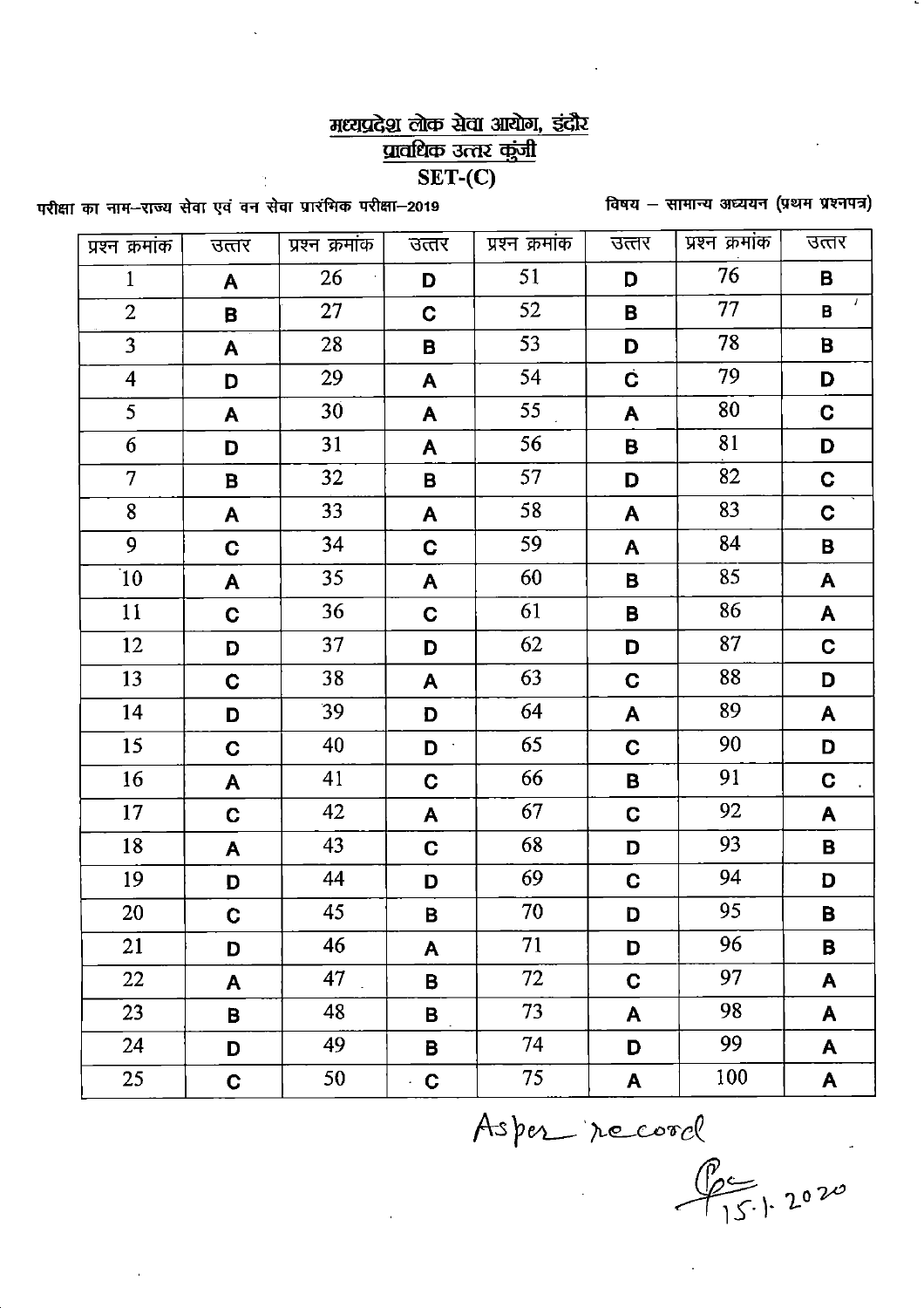# मध्यप्रदेश लोक सेवा आयोग, इंदौर

प्रावधिक उत्तर कुंजी

 $\overline{\text{SET-}(D)}$ 

विषय -- सामान्य अध्ययन (प्रथम प्रश्नपत्र)

परीक्षा का नाम–राज्य सेवा एवं वन सेवा प्रारंभिक परीक्षा–2019

 $\bar{1}$ 

| प्रश्न क्रमांक | उत्तर                     | प्रश्न क्रमांक | उत्तर       | प्रश्न क्रमांक | उत्तर        | प्रश्न क्रमांक | उत्तर       |
|----------------|---------------------------|----------------|-------------|----------------|--------------|----------------|-------------|
| $\mathbf{1}$   | B                         | 26             | C           | 51             | D            | 76             | D           |
| $\overline{2}$ | $\mathbf C$               | 27             | A           | 52             | C            | 77             | B           |
| $\overline{3}$ | D                         | 28             | $\mathbf C$ | 53             | $\mathbf C$  | 78             | D           |
| $\overline{4}$ | $\overline{C}$            | 29             | D           | 54             | B            | 79             | $\mathbf C$ |
| 5              | D                         | 30             | B           | 55             | A            | 80             | A           |
| 6              | D                         | 31             | A           | 56             | B            | 81             | $\mathbf B$ |
| $\overline{7}$ | C                         | 32             | B           | 57             | A            | 82             | D           |
| 8              | A                         | 33             | A           | 58             | A            | 83             | A           |
| 9              | D                         | 34             | D           | 59             | A            | 84             | A           |
| 10             | A                         | 35             | A           | 60             | A            | 85             | $\mathbf B$ |
| 11             | D                         | 36             | D           | 61             | C            | 86             | D           |
| 12             | C                         | 37             | B           | 62             | A            | 87             | A           |
| 13             | B                         | 38             | A           | 63             | B            | 88             | В           |
| 14             | A                         | 39             | C           | 64             | D            | 89             | D           |
| 15             | A                         | 40             | A           | 65             | B            | 90             | $\mathbf C$ |
| 16             | A                         | 41             | B           | 66             | A            | 91             | C           |
| 17             | B                         | 42             | D           | 67             | B            | 92             | D           |
| 18             | A                         | 43             | $\mathbf C$ | 68             | В            | $93 -$         | C           |
| 19             | C                         | 44             | A           | 69             | B            | 94             | D           |
| 20             | $\boldsymbol{\mathsf{A}}$ | 45             | $\mathbf C$ | 70             | $\mathbf C$  | 95             | $\mathbf C$ |
| 21             | $\mathbf C$               | 46             | В           | 71             | A            | 96             | A           |
| 22             | D                         | 47             | $\sim$<br>B | 72             | $\mathbf C$  | 97             | $\mathbf C$ |
| 23             | A                         | 48             | В           | 73             | D            | 98             | A           |
| 24             | D                         | 49             | D           | 74             | $\mathsf{A}$ | 99             | D           |
| 25             | D                         | 50             | C.          | 75             | D            | 100            | $\mathbf C$ |

As per record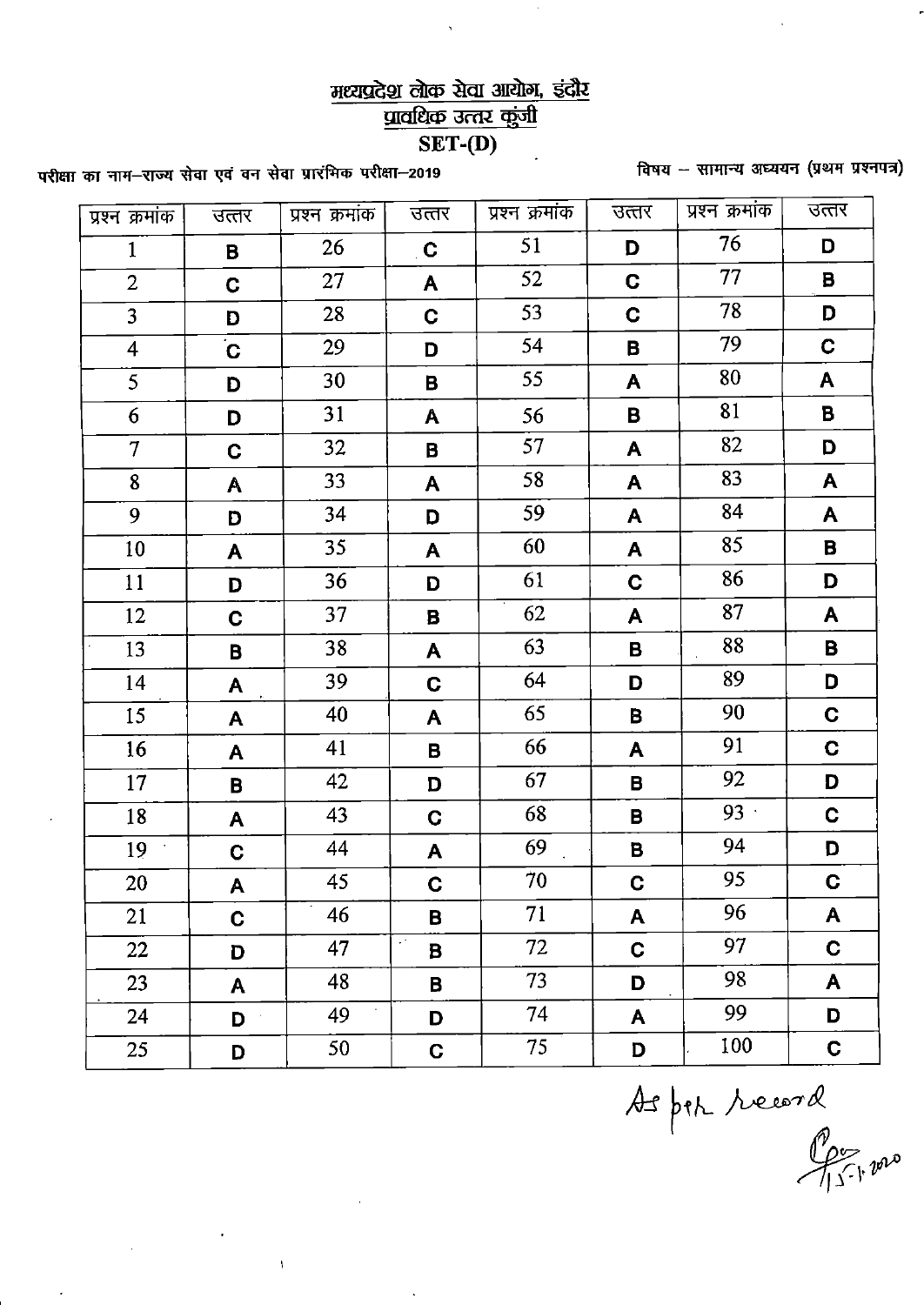### मध्यप्रदेश लोक सेवा आयोग, इंदौर प्रावधिक उत्तर कुंजी SET-A

विषय - सामान्य अभिरूचि परीक्षण (द्वितीय प्रश्नपत्र)

परीक्षा का नाम-राज्य सेवा एवं वन सेवा प्रारंभिक परीक्षा-2019

| प्रश्न क्रमांक | उत्तर                 | प्रश्न क्रमांक            | उत्तर        | प्रश्न क्रमांक | उत्तर        | प्रश्न क्रमांक | उत्तर         |
|----------------|-----------------------|---------------------------|--------------|----------------|--------------|----------------|---------------|
| 1              | $\mathbf{B}$          | 26                        | $\mathbf{A}$ | 51             | D            | 76             | $\mathbf{D}$  |
| $\overline{2}$ | $\mathbf{B}$          | 27                        | $\bf{B}$     | 52             | D            | 77             | $\mathbf{A}$  |
| $\overline{3}$ | $\mathbf{A}$          | 28                        | $\mathbf{A}$ | 53             | D            | 78             | $\bf{B}$      |
| $\overline{4}$ | $\mathbf C$           | 29                        | $\mathbf D$  | 54             | $\mathbf D$  | 79             | $\mathbf C$   |
| 5              | $\mathbf{A}$          | 30                        | $\mathbf C$  | 55             | $\mathbf{A}$ | 80             | $\mathbf C$   |
| 6              | $\mathbf D$           | 31                        | $\mathbf{A}$ | 56             | ${\bf A}$    | 81             | $\mathbf{A}$  |
| $\overline{7}$ | $\mathbf C$           | 32<br>$\hat{\phantom{a}}$ | B            | 57             | $\mathbf{A}$ | 82             | $\mathbf D$   |
| 8              | $\bf{B}$              | 33                        | D            | 58             | $\bf{B}$     | 83             | $\mathbf{A}$  |
| 9              | $\mathbf D$           | 34                        | $\bf{B}$     | 59             | $\mathbf C$  | 84             | $\mathbf C$   |
| 10             | ${\bf A}$             | 35                        | $\mathbf C$  | 60             | $\mathbf D$  | 85             | $\mathbf{A}$  |
| 11             | $\mathbf D$           | 36                        | ${\bf A}$    | 61             | A            | 86             | <b>DELETE</b> |
| 12             | $\bf{B}$              | 37                        | $\mathbf D$  | 62             | $\bf{B}$     | 87             | <b>DELETE</b> |
| 13             | $\mathbf C$           | 38                        | ${\bf A}$    | 63             | $\bf{B}$     | 88             | <b>DELETE</b> |
| 14             | $\mathbf D$           | 39                        | $\mathbf C$  | 64             | $\mathbf D$  | 89             | <b>DELETE</b> |
| 15             | $\mathbf D$           | 40                        | $\bf{B}$     | 65             | $\bf{B}$     | 90             | <b>DELETE</b> |
| 16             | $\mathbf{B}$          | 41                        | $\mathbf C$  | 66             | $\mathbf{A}$ | 91             | $\mathbf D$   |
| 17             | $\mathbf{A}$          | 42                        | $\bf{B}$     | 67             | $A$ .        | 92             | $\mathbf{A}$  |
| 18             | $\mathbf{A}$          | 43                        | $\mathbf D$  | 68             | $\mathbf C$  | 93             | $\bf{B}$      |
| 19             | $\mathbf D$           | 44                        | $\bf{B}$     | 69             | B            | 94             | $\mathbf C$   |
| 20             | $\mathbf D$           | 45                        | $\bf{B}$     | 70             | A            | 95             | A             |
| 21             | $\mathbf D$           | 46                        | ${\bf A}$    | 71             | $\mathsf{C}$ | 96             | $\, {\bf B}$  |
| 22             | $\mathbf D$           | 47                        | $\mathbf D$  | 72             | $\mathsf C$  | 97             | A             |
| 23             | $\mathbf{C}$          | 48                        | D            | 73             | $\mathbf{A}$ | 98             | $\bf{B}$      |
| 24             | $\overline{\text{C}}$ | 49                        | $\mathbf{A}$ | 74             | $\mathbf D$  | 99             | $\mathbf C$   |
| 25             | ${\bf A}$             | 50                        | $\mathbf C$  | 75             | $\mathbf D$  | 100            | $\bf{B}$      |

Aspez recorde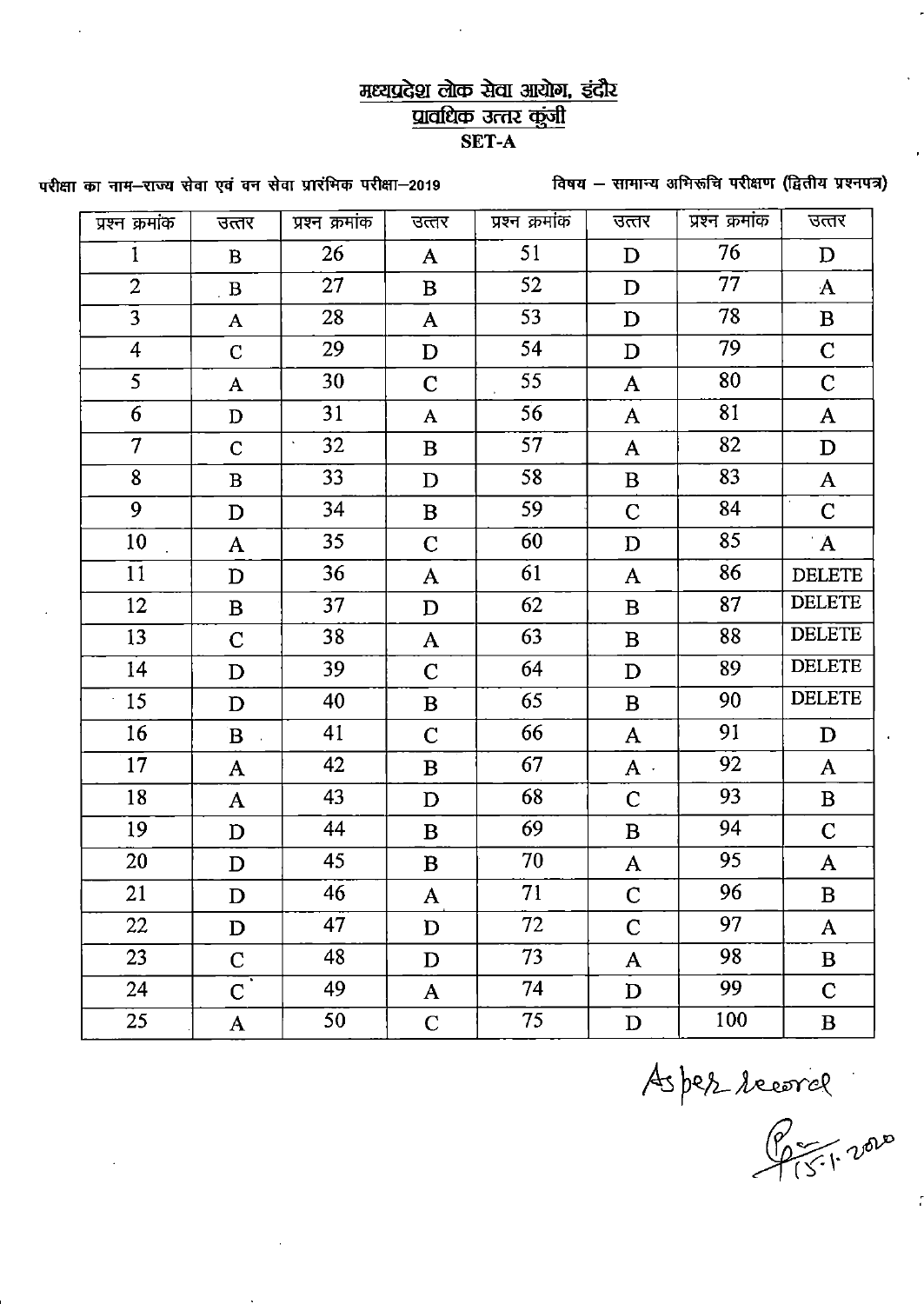## मध्यप्रदेश लोक सेवा आयोग, इंदौर प्रावधिक उत्तर कुंजी  $\overline{\text{SET-(B)}}$

विषय - सामान्य अभिरूचि परीक्षण (द्वितीय प्रश्नपत्र)

परीक्षा का नाम-राज्य सेवा एवं वन सेवा प्रारंभिक परीक्षा-2019

|                |              |                | उत्तर        | प्रश्न क्रमांक | उत्तर        | प्रश्न क्रमांक | उत्तर         |
|----------------|--------------|----------------|--------------|----------------|--------------|----------------|---------------|
| प्रश्न क्रमांक | उत्तर        | प्रश्न क्रमांक |              |                |              |                |               |
| $\mathbf{1}$   | $\mathbf{D}$ | 26             | $\mathbf C$  | 51             | $\mathbf{D}$ | 76             | D             |
| $\overline{2}$ | D            | 27             | $\mathbf{A}$ | 52             | $\bf{B}$     | 77             | D             |
| $\overline{3}$ | D            | 28             | $\mathbf{A}$ | 53             | $\mathbf C$  | 78             | ${\bf A}$     |
| $\overline{4}$ | $\mathbf{A}$ | 29             | $\mathbf C$  | 54             | $\mathbf D$  | 79             | $\mathbf C$   |
| 5              | A            | 30             | $\bf{B}$     | 55             | $\mathbf D$  | 80             | $\mathbf D$   |
| 6              | $\mathbf D$  | 31             | $\mathbf{A}$ | 56             | $\bf{B}$     | 81             | ${\bf B}$     |
| $\overline{7}$ | $\mathbf C$  | 32             | $\mathbf C$  | 57             | $\mathbf{A}$ | 82             | $\mathbf{A}$  |
| 8              | $\mathbf C$  | 33             | $\mathbf C$  | 58             | $\mathbf{A}$ | 83             | ${\bf B}$     |
| 9              | $\mathbf{A}$ | 34             | $\mathbf{A}$ | 59             | $\mathbf D$  | 84             | $\mathbf C$   |
| 10             | $\mathbf{A}$ | 35             | D            | 60             | $\mathbf D$  | 85             | $\bf{B}$      |
| 11             | $\bf{B}$     | 36             | $\mathbf D$  | 61             | $\mathbf D$  | 86             | $\mathbf{A}$  |
| 12             | $\mathbf{A}$ | 37             | $\mathbf{A}$ | 62             | $\mathbf D$  | 87             | D             |
| 13             | ${\bf D}$    | 38             | $\bf{B}$     | 63             | $\bf{B}$     | 88             | $\mathbf{A}$  |
| 14             | $\mathbf C$  | 39             | $\mathsf{C}$ | 64             | $\mathbf C$  | 89             | $\mathbf C$   |
| 15             | ${\bf A}$    | 40             | $\mathbf D$  | 65             | $\mathbf{A}$ | 90             | $\mathbf{A}$  |
| 16             | $\mathbf{B}$ | 41             | $\mathbf{B}$ | 66             | $\mathbf D$  | 91             | <b>DELETE</b> |
| 17             | $\mathbf{A}$ | 42             | $\bf{B}$     | 67             | $\mathbf{A}$ | 92             | <b>DELETE</b> |
| 18             | $\mathbf{B}$ | 43             | $\mathbf{A}$ | 68             | $\mathbf C$  | 93             | <b>DELETE</b> |
| 19             | $\bf{B}$     | 44             | $\mathbf C$  | 69             | $\bf{B}$     | 94             | <b>DELETE</b> |
| 20             | $\mathbf D$  | 45             | ${\bf A}$    | 70             | $\mathbf C$  | 95             | <b>DELETE</b> |
| 21             | $\bf{B}$     | 46             | $\mathbf{D}$ | 71             | $\bf{B}$     | 96             | $\mathbf{D}$  |
| 22             | D            | 47             | $\mathbf C$  | 72             | D            | 97             | ${\bf A}$     |
| 23             | A            | 48             | B            | 73             | B            | 98             | B             |
| 24             | $\mathbf{B}$ | 49             | $\mathbf{D}$ | 74             | $\bf{B}$     | 99             | $\mathbf C$   |
| 25             | $\mathbf C$  | 50             | $\mathbf{A}$ | 75             | $\mathbf{A}$ | 100            | ${\bf A}$     |

As per record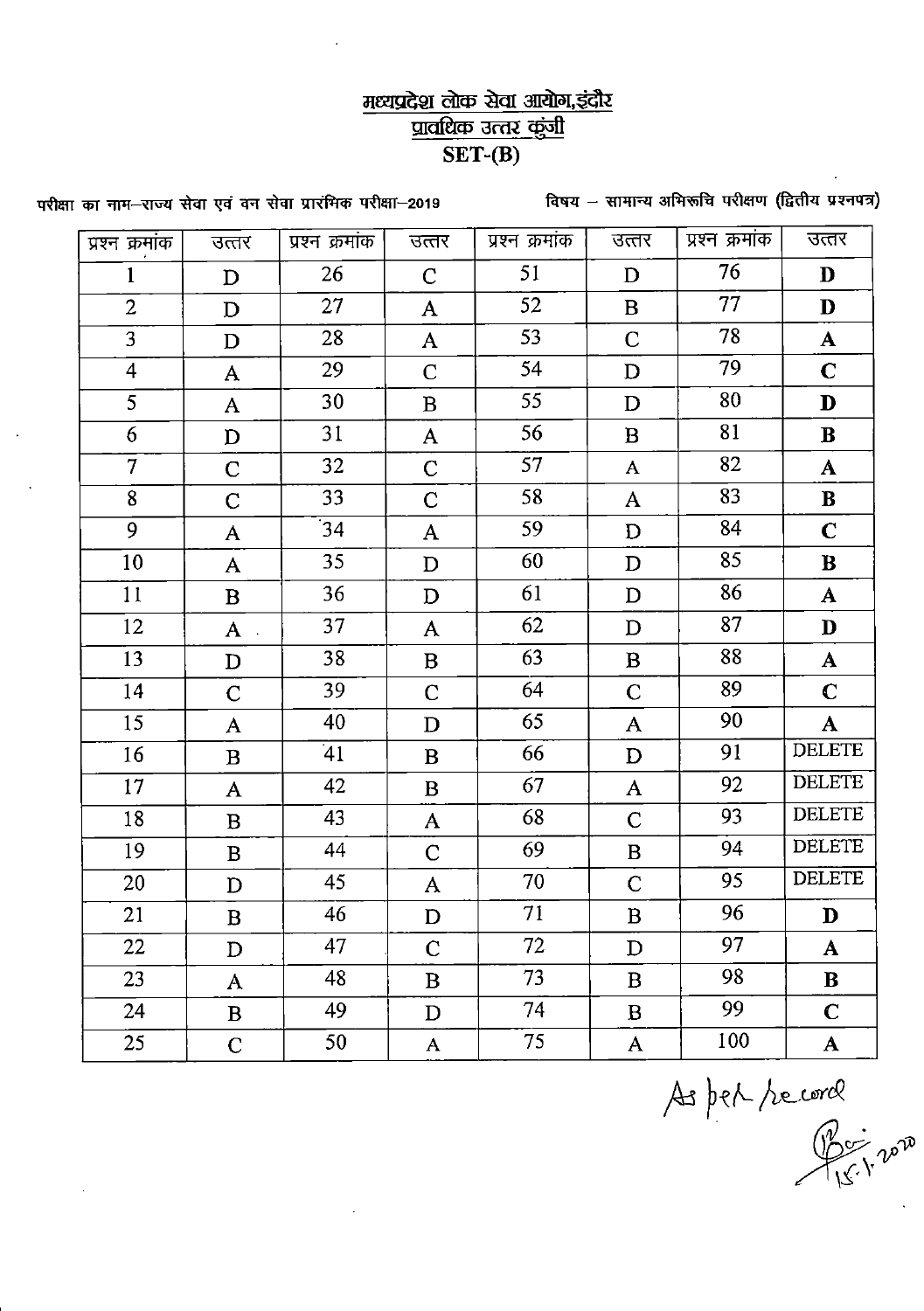## मध्यप्रदेश लोक सेवा आयोग,इंदौर <u>प्रावधिक उत्तर कुंजी</u>  $\overline{\text{SET}}$ -(C)

 $\ddot{\cdot}$ 

विषय - सामान्य अभिरूचि परीक्षण (द्वितीय प्रश्नपत्र)

परीक्षा का नाम-राज्य सेवा एवं वन सेवा प्रारंभिक परीक्षा-2019

| प्रश्न क्रमांक    | उत्तर          | प्रश्न क्रमांक | उत्तर        | प्रश्न क्रमांक | उत्तर        | प्रश्न क्रमांक | उत्तर                |
|-------------------|----------------|----------------|--------------|----------------|--------------|----------------|----------------------|
| 1                 | D              | 26             | $\mathbf C$  | 51             | $\mathbf C$  | 76             | $\mathbf{A}$         |
| $\overline{2}$    | $\mathbf B$    | 27             | $\mathbf C$  | 52             | $\mathbf C$  | 77             | A                    |
| 3                 | $\mathbf C$    | 28             | A            | 53             | $\mathbf{A}$ | 78             | $\mathbf D$          |
| $\overline{4}$    | A              | 29             | A            | A.<br>54       | $\mathbf D$  | 79             | $\mathbf D$          |
| 5                 | $\mathbf D$    | 30             | $\mathbf{A}$ | 55             | $\mathbf D$  | 80             | D                    |
| 6                 | $\mathbf{A}$   | 31             | $\bf{B}$     | 56             | $\mathbf{A}$ | 81             | $\mathbf D$          |
| $\overline{\tau}$ | $\overline{C}$ | 32             | $\bf{B}$     | 57             | $\, {\bf B}$ | 82             | $\mathbf{A}$         |
| 8                 | $\bf{B}$       | 33             | D            | 58             | $\mathbf C$  | 83             | $\bf{B}$             |
| $9^{\circ}$       | $\mathbf C$    | 34             | $\bf{B}$     | 59             | D            | 84             | $\mathbf C$          |
| 10                | $\bf{B}$       | 35             | $\bf{B}$     | 60             | $\bf{B}$     | 85             | $\mathbf{A}$         |
| 11                | $\mathbf D$    | 36             | A            | 61             | $\bf{B}$     | 86             | $\mathbf{B}^{\cdot}$ |
| 12                | B              | 37             | $\mathbf D$  | 62             | $\mathbf{A}$ | 87             | ${\bf A}$            |
| 13                | $\bf{B}$       | 38             | $\mathbf C$  | 63             | $\mathsf{C}$ | 88             | $\mathbf{B}$         |
| 14                | A              | 39             | A            | 64             | A            | 89             | $\mathbf C$ .        |
| 15                | $\mathbf D$    | 40             | $\bf{B}$     | 65             | D            | 90             | $\mathbf B$          |
| 16                | D              | 41             | D            | 66             | $\mathbf C$  | 91             | A                    |
| 17                | A              | 42             | A            | 67             | $\bf{B}$     | 92             | $\mathbf D$          |
| 18                | $\mathbf C$    | 43             | $\mathbf B$  | 68             | D            | 93             | A                    |
| 19                | D              | 44             | $\mathbf C$  | 69             | A            | 94             | $\mathbf C$          |
| 20                | $\mathbf D$    | 45             | $\mathsf C$  | 70             | $\mathbf D$  | 95             | ${\bf A}$            |
| 21                | D              | 46             | A            | 71             | $\bf{B}$     | 96             | DELETE               |
| 22                | D              | 47             | $\mathbf{A}$ | 72             | $\mathbf C$  | 97             | <b>DELETE</b>        |
| 23                | $\mathbf{A}$   | 48             | $\mathbf{C}$ | 73             | D            | 98             | <b>DELETE</b>        |
| 24                | ${\bf A}$      | 49             | $\mathbf{B}$ | 74             | D            | 99             | <b>DELETE</b>        |
| 25                | D              | 50             | ${\bf A}$    | 75             | $\bf{B}$     | 100            | <b>DELETE</b>        |

 $\ddot{\phantom{a}}$ 

As per record